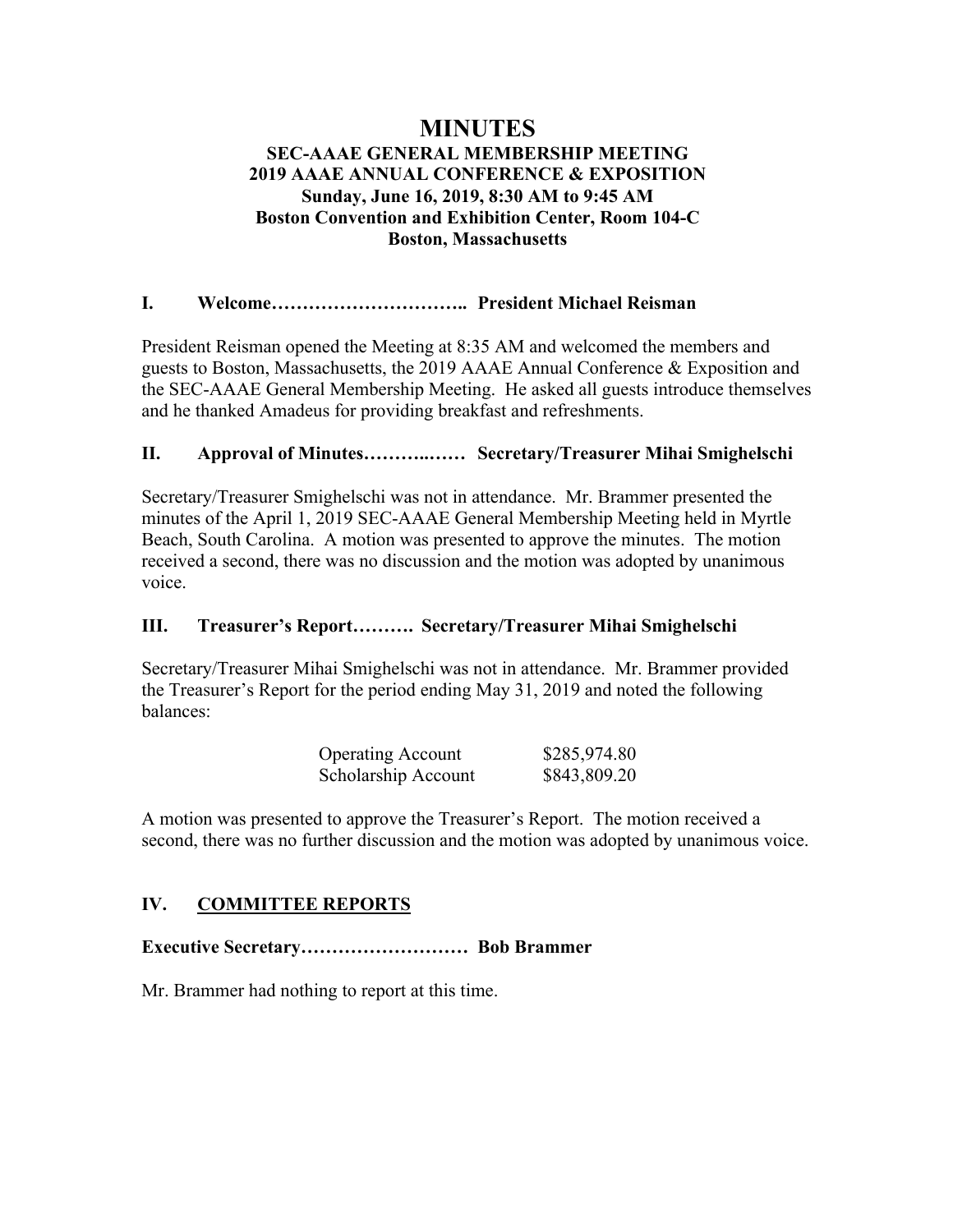#### **2019 Finance & Administration Conference………………………………… Perry Miller, Chairman Carol Gaddis, Madam Vice-Chairman**

Mr. Miller was not in attendance. Ms. Gaddis reported the Conference was attended by 220 attendees and AAAE has provided an estimated ¾ cut of proceeds, amounting to \$44,412.38, to the Chapter.

### **2019 SEC-AAAE Annual Conference…... Scott Van Moppes, Chairman**

Mr. Van Moppes reported on the great success of the 2019 Annual Conference held in Myrtle Beach, South Carolina. The Conference broke attendance records with 433 attendees and made the Chapter \$97,750. Mr. Van Moppes received an ovation for his good work.

#### **2020 SEC-AAAE Annual Conference……Bryan Malinowski, Chairman**

On behalf of the Little Rock Conference Committee, Mr. Brammer reported the Conference will be held at the Marriott Hotel & Convention Center in Little Rock, Arkansas. Room rates are \$149 and conference planning is underway. Volunteers for the conference committee are sought. Interested individuals should contact Mr. Shane Carter at scarter@clintonairport.com. He added that Mr. Ron Mathieu had left Little Rock for Birmingham, AL and Mr. Bryan Malinowski has taken over as Chairman of the 2020 Annual Conference Committee.

#### **Professional Education Committee……… Tommy Bibb, Chairman**

Mr. Bibb reported Executive Candidate interest remains high and there are currently numerous candidates in various stages of the process. Two candidates have secured their AAEs since the Myrtle Beach Conference. Mr. Bibb extended his appreciation to Bill Hopper, Judi Olmstead and Jack Christine for serving as mentors. Mentors are always needed to help prepare candidates and panelists are needed for future oral interviews. Anyone interested should contact Tommy Bibb at 615-275-1655 or via email at tom  $bib@nashintl.com.$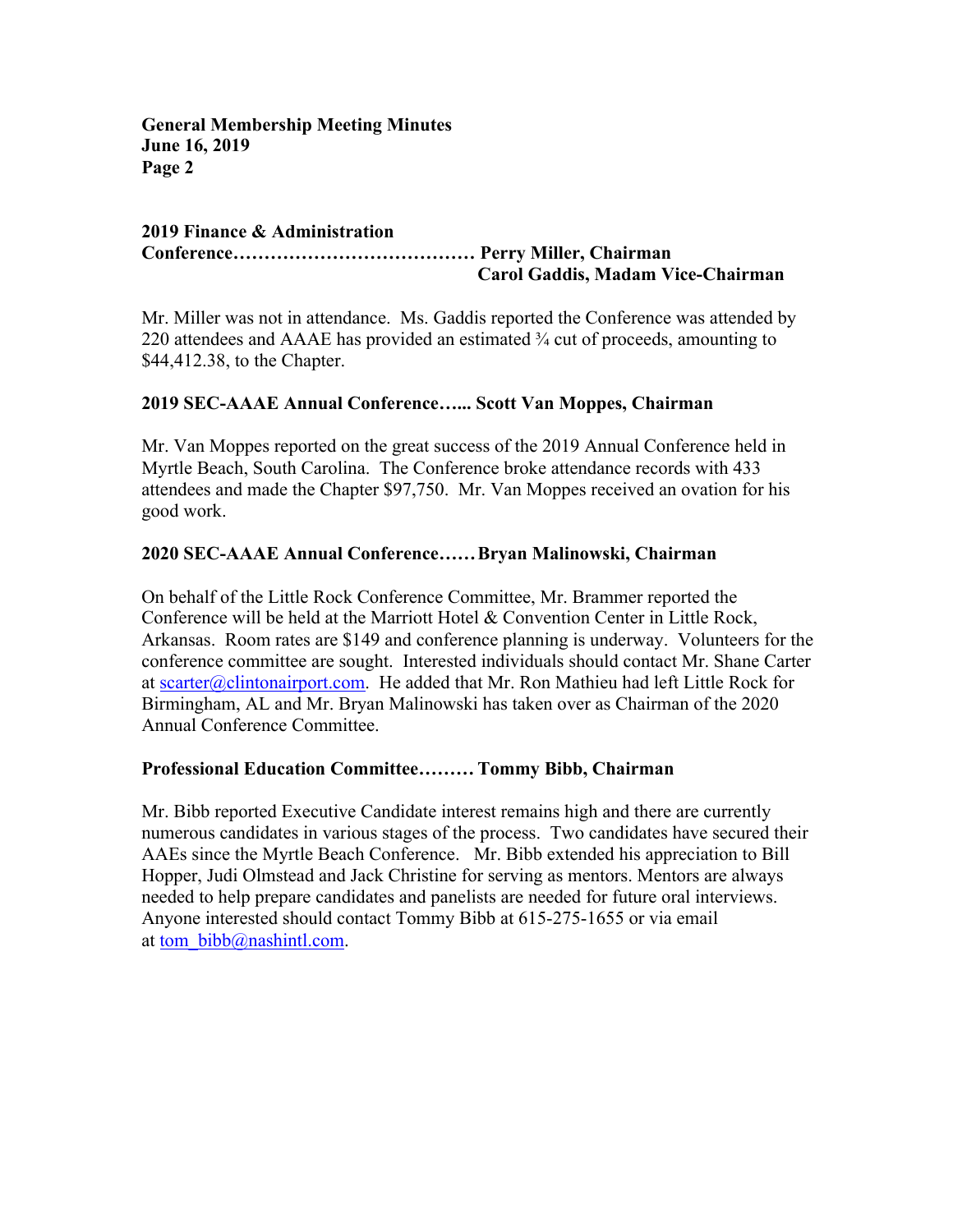**Student Scholarship & Academic Outreach Committee…………………....... Travis Crilly, Chairman Brent Brown Nina MacPherson Herbert Judon**

Mr. Crilly reported the Student Scholarship and Academic Outreach Committee has awarded six internships and six scholarships for FY 2018-2019. There is no activity yet for FY 2019-2020 scholarships, but internships are already spoken for in FY 2019-2020. President Reisman recognized the students in the room and they received an ovation for their attendance and participation.

#### **Membership Development Committee……………………………….... April Cameron, Madam Chairman Ryan Betcher, Vice-Chairman**

Ms. Cameron was not in attendance. Mr. Brammer reported the Committee has secured 86 new members thus far this year for a total membership of 722 – a never before reached number. The 2018-2019 membership campaign continues to generate new members. Ms. Cameron and Mr. Betcher received an ovation for their good work.

## **Corporate Liaison Committee………….... John Carrigan, Chairman**

Mr. Carrigan was not in attendance. Ms. Gowder noted there was no new business to report.

**Conference Site Selection Committee…… Dave King, Chairman Jack Christine Connie Gowder Scott Van Moppes Patrick Wilson**

Mr. King was not in attendance. Mr. Brammer reported three cities, including Columbus, Georgia, Memphis, Tennessee and Savannah, Georgia answered the Annual Conference RFP. The Committee recommended, and the general membership approved, that the Chapter will be hosted by Savannah, Georgia in 2021 and Memphis, Tennessee in 2022. Mr. King provided his sincere appreciation for the cities that stepped forward to present and to the members of the selection committee for their due diligence.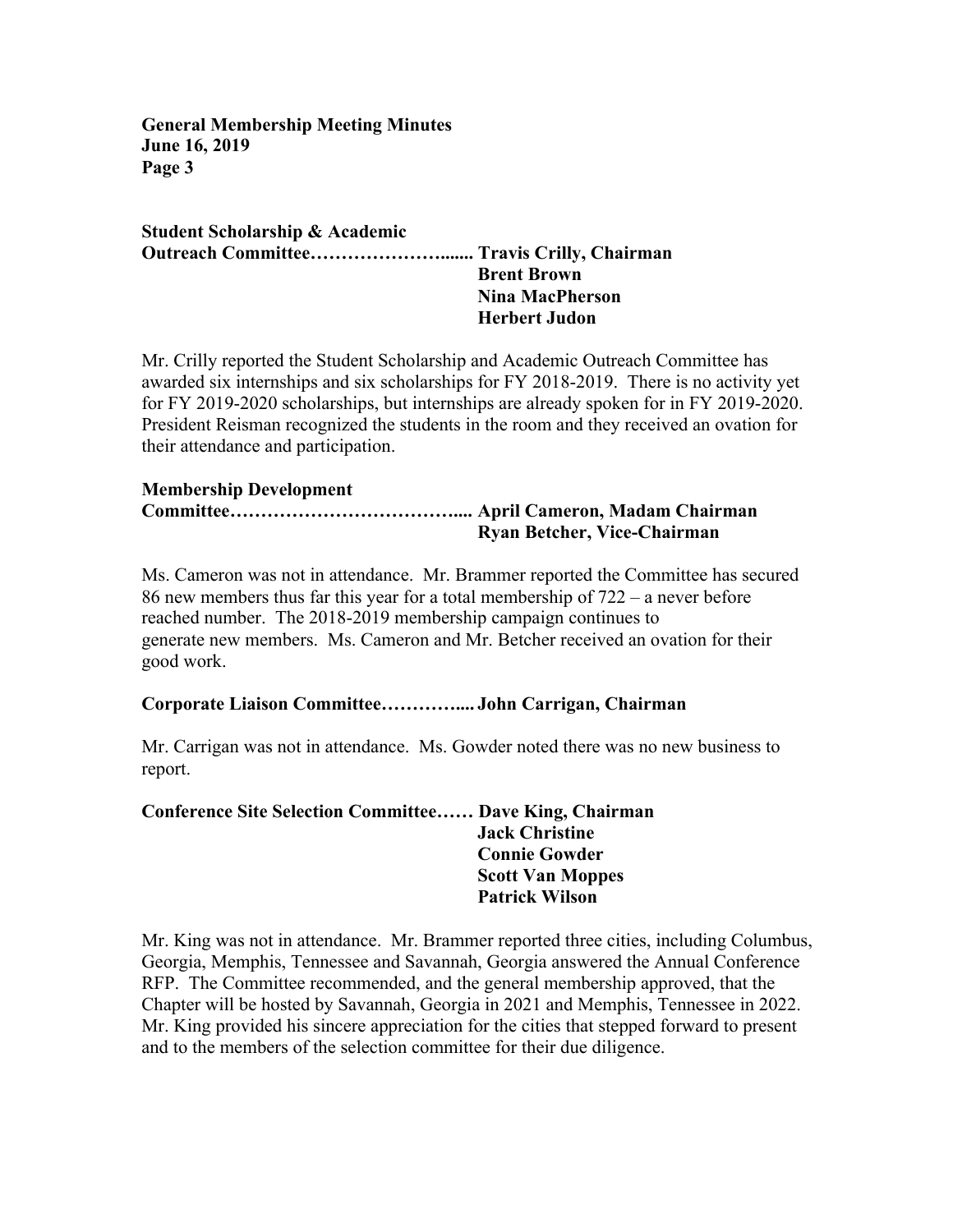Mr. Greg Kelly, Chairman of the 2021 SEC-AAAE Annual Conference provided the attendees with a brief presentation of 2021 conference planning to date. Tentatively, the dates are March 28-31, 2021 and the venue is the Savannah Marriott Riverfront.

### **Conference Financial Oversight**

**Committee…................................................ Judi Olmstead, Chairman**

Ms. Olmstead reported the 2019 SEC-AAAE Annual Conference financial documents were in order and she was awaiting documentation from AAAE for the 2019 Finance & Administration Conference.

### **Emerging Airport Leaders Program…… Travis Crilly, Chairman**

Mr. Crilly reported that he had inherited the Emerging Airport Leaders Program from Mr. Jason Terreri when Mr. Terreri took a job in another territory. An update on the Program will be available at the next meeting.

### **Goal Digger Program……………….......... Judi Olmstead, Madam Chairman**

Ms. Olmstead reported the next Goal Digger event would be held in Knoxville, Tennessee June 28, 2019 from 9:30 AM to 3:30 PM. She encouraged SEC-AAAE leaders to send participants to the event. Following that event, the next Goal Digger will be held in Norfolk, VA in October 2019.

### **Marketing & Communications………….. Carol Gaddis, Madam Chairman Megan Thoben Jana Kuner Ethan Croop**

Ms. Gaddis reported the Chapter's webmaster was developing a widget to connect the Chapter members to the AAAE Hub for additional Chapter communications. Ms. Gaddis reported she has cleaned up the social media resources and is preparing to layer information from social media on the Hub so there is a one-stop-shop for information pertaining to the Chapter. The Chapter's Hub section is devoted to and is only open to Chapter members.

#### **Resolutions & Bylaws…………………….. Bob Brammer, Chairman**

Mr. Brammer had nothing to report at this time.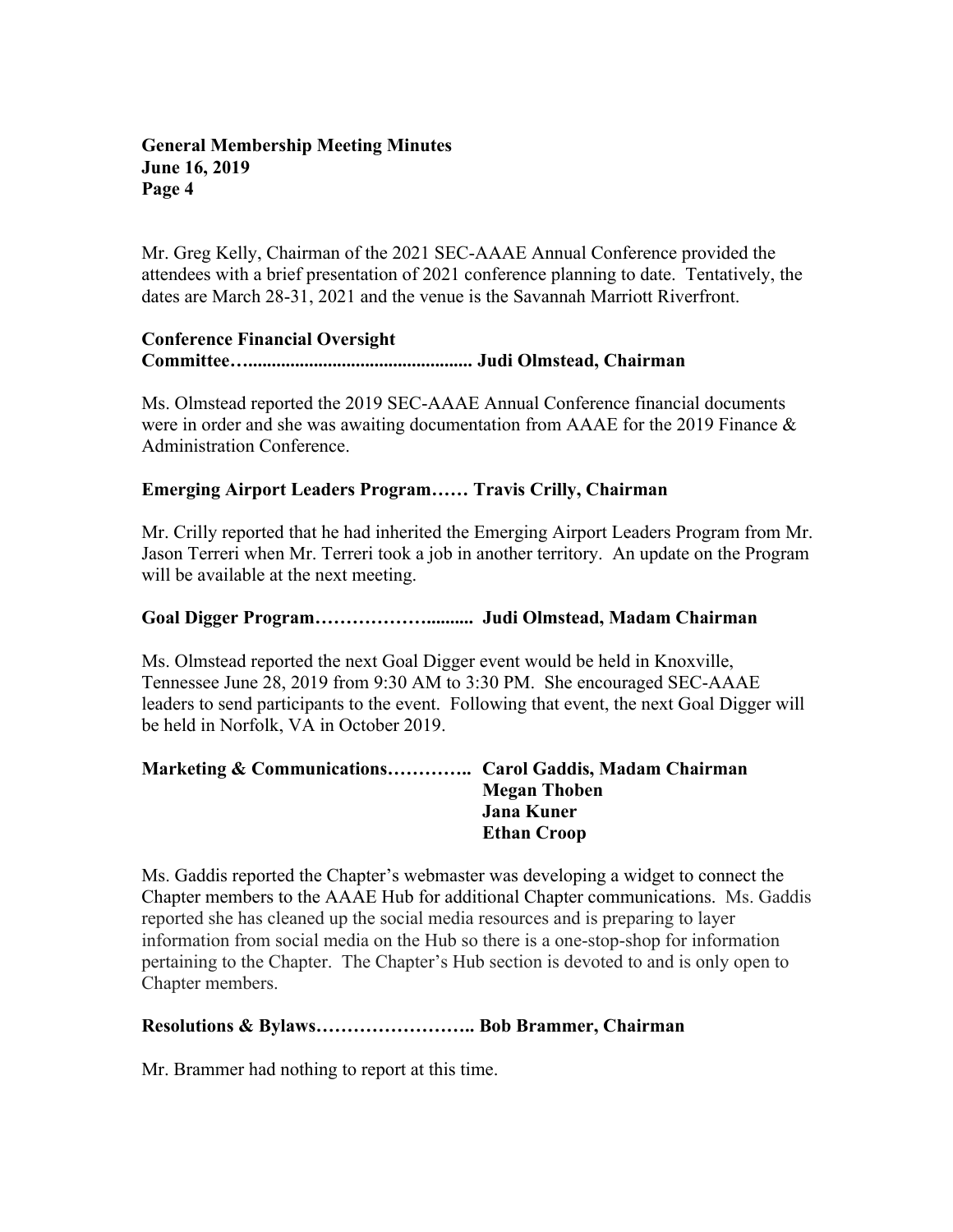### **Nominations Committee………………….. Dr. Toney Coleman, Chairman Judi Olmstead Tommy Bibb**

Dr. Coleman presented the following individuals for officer and director positions for consideration by the General Membership:

Terry Blue, AAE – Secretary/Treasurer (FY 2019-2020) Carol Gaddis – Board of Directors

Following discussion, a motion was presented to confirm the nominations as presented. The motion received a second, there was no further discussion and the motion was adopted by unanimous voice.

#### **V. Old Business**

There was no old business.

#### **VI. New Business**

Mr. Greg Kelly asked if there were opportunities for young professionals to serve on Chapter committees and Incoming President Patrick Wilson responded that anyone desiring to serve on a standing committee should contact him for appointments.

Mr. Bibb thanked the Chapter for sponsoring the Women's Air Race Classic.

President Reisman reported on the AAAE Pathways to Engagement program and ways the Chapter can join that effort.

#### **VII. Announcements**

Ms. Gaddis reported on 2020 F&A committee opportunities.

Mr. Reisman gave his "Swan Song" given this is his last official meeting as President. He received an ovation for his good work.

President Reisman asked the Board Members to remain behind for a brief discussion.